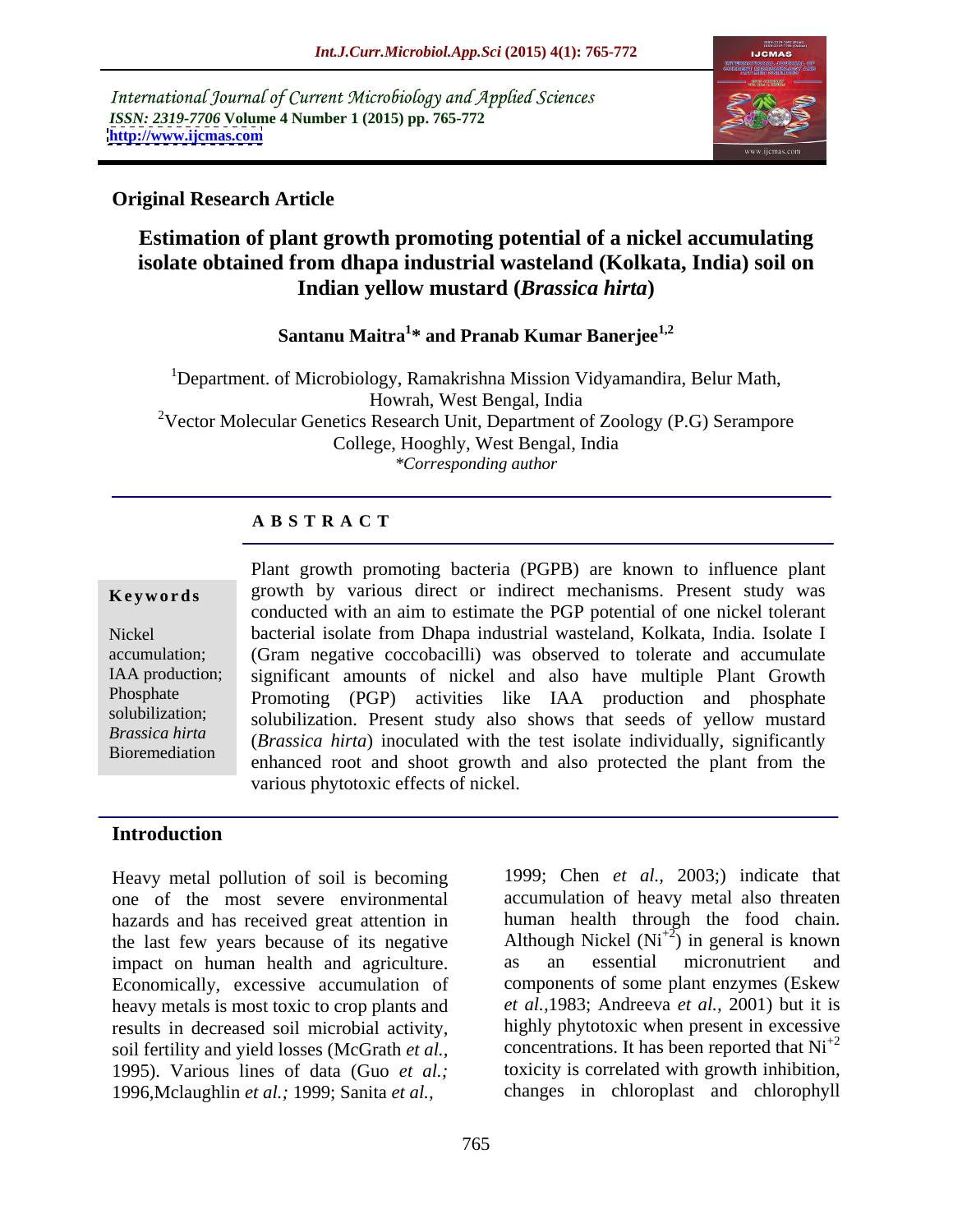concentrations, disturbance of other and nickel accumulating effects in yellow metabolic and physiological processes mustard (*Brassica hirta*) especially photosynthesis in plants (Boominathan and Doran, 2002). **Materials and Methods** Industrialization and various anthropogenic activities have been responsible for **Sampling** increased heavy metal release to the environment. Previous studies (Smit *et al.,* Moist, non clayey soil samples were 1997) indicated that long term exposure of collected in quasi sterile sampling heavy metals showed decrease in microbial diversity and metabolic processes. Soil 88° 24' 42.5628"), West Bengal, India. bacteria can be found in the rhizosphere and Samples were collected in sterilized glass have been considered to promote plant sampling bottles and transported to the growth directly or indirectly.  $\qquad \qquad$  laboratory (at  $25 \pm 2^{\circ}$ C) within 20 minutes of

Several scientific investigation (Wu *et al.* 2005; Shrivastava and Kumar, 2011; Shrivastava, 2013) reveal that plant growth promoting rhizobacteria (PGPR) actively colonize on and around the plant root The samples were agitated under shaking surface and increase plant growth and yield. conditions (110 rpm) for 20 minutes and PGPRs promote plant growth by various allowed to settle for the solid and large mechanisms which include: the ability to suspended particles to precipitate. The produce phytohormones (Egamberdiyeva, bacterial isolates were screened by dilution 2007), asymbiotic  $N_2$  fixation (Mrkovacki plating of the filtrate  $(0.2 \text{ ml})$  in Nutrient and Milic 2001), antagonism towards Agar (NA) media plates (sterile, 90 mm and Milic 2001), antagonism towards phytopathogenic microorganisms by diameter) (gms / L): Peptic digestof animal production of siderophores (and other tissue 10, Meat extract 10, Sodium chloride chelating agents) that can affect trace metal  $\qquad 5$ , agar 15; final pH 7.2 $\pm$ 0.2 at 25 $\degree$ C) mobility and availability to the plants containing varied concentrations of  $Ni<sup>+2</sup>$ (Abou-Shanab *et al.,* 2003; Idris *et al.,.* (mM : 0.5, 1-10) as analytical grade salts of 2004) the synthesis of antibiotics, enzymes and/or fungicidal compounds (Jeun *et al,.* 2004, Ahmad *et al.*, 2006;) and  $Nicl_2$  from their sterilized stocks (100mM). solubilization of mineral phosphates (and redox changes) and other nutrients (Cattelan *et al.,* 1999). Unfortunately, no such research work has extended on Dhapa industrial wasteland, Kolkata. Therefore we have undertaken this research work on that locality. The present study will help us in obtaining more meaningful and realistic study. The isolates were maintained as knowledge of isolation and characterization axenic cultures by several periodic knowledge of isolation and characterization<br>of nickel accumulating and plant growth subculturing onto  $Ni<sup>2</sup>$  supplemented of nickel accumulating and plant growth promoting microbes from industrial Nutrient Agar slants. wasteland soil and their growth promoting

mustard (*Brassica hirta*)

#### **Materials and Methods**

### **Sampling**

collected in quasi sterile sampling conditions from Dhapa (N 22° 31' 40.066"/E collection for screening of viable and culturable nickel tolerant bacteria.

#### **Isolation of Nickel tolerant bacteria**

plating of the filtrate (0.2 ml) in Nutrient Agar (NA) media plates (sterile, 90 mm

Plates were incubated at  $35\pm2\degree$ C for 24 hours. Nickel tolerant bacterial colonies that developed at highest concentration of  $Ni<sup>+2</sup>$ supplemented media were selected as Ni tolerant isolates for further experimental study. The isolates were maintained as axenic cultures by several periodic subculturing onto  $Ni^{+2}$  supplemented supplemented Nutrient Agar slants.

#### **Assay for phosphate solubilization**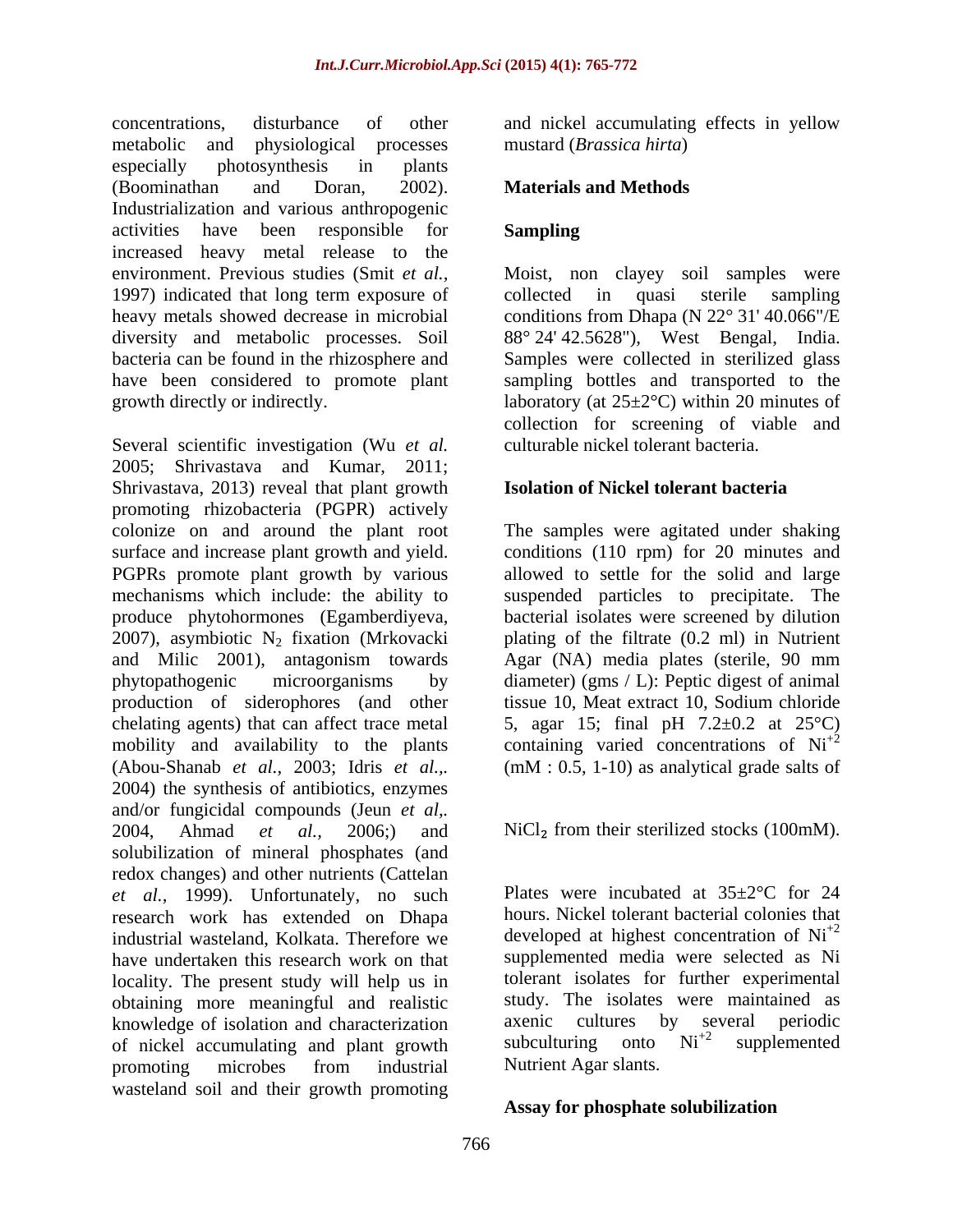Phospahte solubilization assay was of IAA absorbance performed elsewhere. performed as per Singh et al (1994) with slight modifications. Pikovaskya agar (gms / solubilization was set to be limiting factor L: Yeast extract 0.5, Dextrose 10, Calcium screening protocol for further tests to be phosphate 5, Ammonium sulphate 0.5, Potassium chloride 0.2, Magnesium sulphate 0.1, Manganese sulphate 0.0001, Ferrous sulphate 0.0001, agar 15; pH  $7.2 \pm 0.2$  at loopful of overnight (18-20 h.) culture (cell density approx.  $10^{7}-10^{9}$  cells/ml assessed

diameter] / Colony diameter

### **Assay for detection of Indole acetic acid (IAA) production**

IAA quantification was performed following the method of Glickmann et al (1994) with TMMG (Tris Minimal medium little modifications. Bacterial strains were supplemented micron filter) tryptophan (trp)  $(500 \mu g/ml)$ from the culture medium by centrifugation adjusted to 7.00 with 2 M HCl) medium in (10,000 rpm, 25°C, and 10 minutes).

One ml of the supernatant was mixed vigorously with 4 ml of Salkowski's reagent (150 ml conc.  $H_2SO_4$ , 250 ml  $H_2O$ , 7.5 ml 0.5 M FeCl<sub>3</sub>. 6H<sub>2</sub>O), and the absorbance was results were done in triplicate and IAA digested with nitric acid and perchloric acid

content were measured from standard curve This assay along with phosphate done.

### **Heavy metal tolerance assay**

25°C) plates were streak inoculated with a Minimum inhibitory concentration (MIC)  $7-10^9$  cells/ml assessed using standard tube dilution techniques turbidometrically at 600 nm) of the bacterial using Luria broth (gm/L; Tryptone 10,yeast isolates (grown at  $35\pm2^{\circ}$ C, 110 rpm in extract 5, NaCl 10; pH 7.2 $\pm$ 0.2 at 25 $^{\circ}$ C) Nutrient broth). supplemented with different concentrations Presence of clear zone around the bacterial hours) bacterial inoculations (parameters as colonies after 120 hours at 35±2°C indicated stated before) were used as inoculant. positive response to phosphate Growth was recorded after 24 hours of solubilization. Phosphate Solubilization incubation at 35±2°C (at 110 rpm for broth Index (PSI) is the ratio of total diameter .i.e. cultures). The lowest concentration of metal clearance zone including bacterial growth that completely inhibited microbial growth and the colony diameter. was considered as the MIC. Development of PSI = [Colony diameter + Halozone medium was observed and accordingly the for the test metal viz.  $Ni^{+2}$  were determined were determined of Ni+2 respectively. Overnight (18-20 growth indicated by turbidity in the broth MIC was determined.

# **Cell mediated nickel removal assay**

grown for 72 hours at  $35\pm2^{\circ}$ C, 110 rpm on (gm/L): Tris base: 6.05, glycerol -2-NB with or without sterilized (under 0.21 phosphate: 0.67, (NH<sub>4</sub>) <sub>2</sub>SO<sub>4</sub>: 0.96, KCl: and then the bacterial cells were removed glycerol: 0.6; 0.8% glucose; pH was 0.25 ml of overnight grown (18-20 h ) cell suspensions were inoculated to 75 ml of TMMG (Tris Minimal medium with glucose [TMMG], 0.62, MgSO<sub>4</sub>: 0.063, FeSO<sub>4</sub>: 0.0003, adjusted to 7.00 with 2 M HCl) medium in 250 ml conical flasks having 2 mM of Ni and incubated on a shaking incubator(110 rpm) at  $35 \pm 2$ °C.

0.5 M FeCl<sub>3</sub>.  $6H_2O$ ), and the absorbance was of incubation by centrifugation (6000 g, 10 measured at 535 nm with UV-Visible double min, and 4 °C). To analyze the metal beam spectrophotometer (Jasco V-600). The content, the medium supernatants were acid Cells were harvested at 24, 48, 72 and 96 h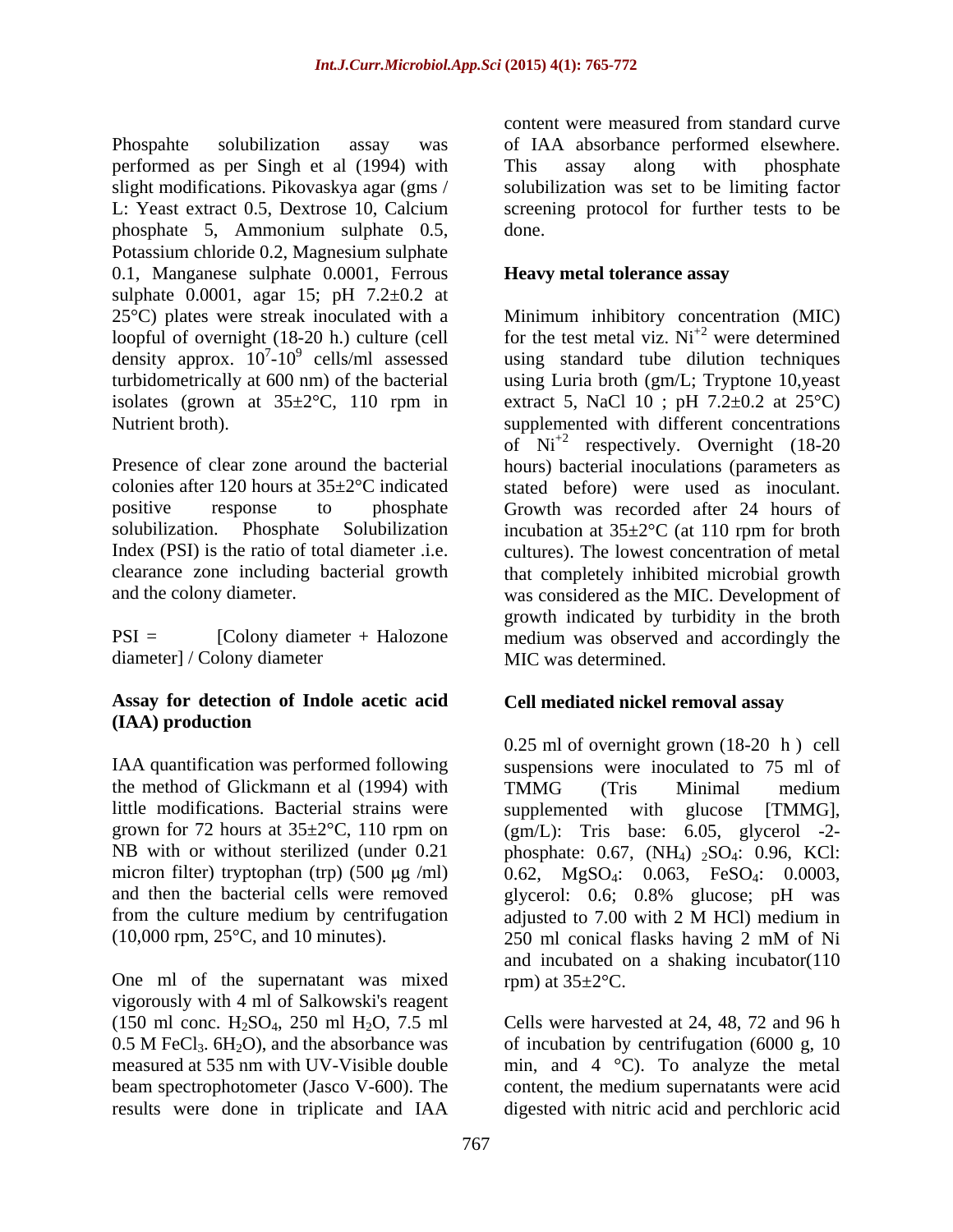(5:3) and the volume was adjusted to a W), with V being the volume of the extract known amount. Nickel content in the and W being the fresh weight (g) of leaf supernatants was determined using an tissue. atomic absorption spectrophotometer **Estimation of Nickel in plants** (Perkin Elmer Analyst 400, USA). Sets where cells grew without  $Ni^{+2}$  were considered as control. The same protocol estimation of  $Ni<sup>+2</sup>$  in the root samples by was applied to the cell biomass to vigorous washing with 0.01 M EDTA and

# **Plant growth promotion and chlorophyll**

done with the isolate I. Mustard seeds were digest were determined by atomic surface sterilized by incubating with 1:1  $(v/v)$  solution of 30%  $H_2O_2$  and sterile distilled water for 30 minutes under aseptic **Result and Discussion** conditions followed by repeated wash with sterile distilled water. The seeds were then After screening, the nickel resistant bacterial imbibed either with sterilized water or with isolate (Isolate 1, Fig. 1 A & B) (from bacterial suspension for one hour and then industrial wasteland, containing 73.56 sown in solarized clay pots (16.5 cm x 10.0 mg/kg residual nickel concentration), cm x 12 cm) containing sterilized soil. Showed nickel resistance up to  $[8\pm0.04]$  mM Nickel content of the soil used for plant concentration in LB broth. The result was growth promotion studies was measured at SGS enterprise (Kolkata) using standard USEPA 3052 protocol. Suitable control

Seedlings were irrigated every other day medium supernatant increased significantly either with sterilized water (control) or with with time. The amount of nickel present in 100 ml of 250 µM Ni. The choice of such the bacterial pellet, accumulating up to lowered Ni concentration was chosen to 56.94% respectively after a period of 96 avoid severe effects on test plants. The hours, was also in corroboration with seedlings were harvested after 10 days and depletion from supernatant. It indicated that measurement of growth parameters was there was no nickel quenching by medium done. The chlorophyll content was particles. Therefore Isolate 1 was established determined from leaf slices weighing one gram by extraction from leaf tissue in 85% acetone following the method of Arnon Assays for phosphate solubilization (Fig.2 (1949). Absorbance of the extract was A, B & C) revealed that that the isolate has obtained at 663 nm and 645 nm respectively. the property of producing phosphatase Total chlorophyll content (mg /g fresh exoenzyme [PSI = 2.23±0.89].Studies also weight) =  $[(13 \times 95 \times A_{665} - 6 \times 88 \times A_{649}) + \text{indicate that the isolate (Fig. 3 A & B) also}$ 

tissue.

were Microorganisms were removed prior to the corroborate the results.  $\frac{1}{2}$  sterilized water to avoid interference of Ni<sup>+2</sup> **content assay** then dried at 105<sup>°</sup>C and were digested in a In situ plant growth promotion studies were (Chen *et al.*, 2003). The Ni<sup>+2</sup> content in the vigorous washing with 0.01 M EDTA and sterilized water to avoid interference of Ni<sup>+2</sup><br>accumulated by rhizoplane bacteria. The washed root samples or shoot samples were mixture of conc.  $HNO_3$  and  $HClO_4$  (4:1, v/v) content in the digest were determined by atomic absorption spectrometer (AAS).

# **Result and Discussion**

industrial wasteland, containing 73.56 mg/kg residual nickel concentration), showed nickel resistance up to  $[8\pm0.04]$  mM corroborated statistically by several experiments.

measures were taken. Nickel removal assay (Fig. 4) indicates that the percentage of nickel removed from to be a nickel bioaccumulator.

 $(24 \times 96 \times A_{649} - 7 \times 32 \times A_{665}) \times V$ / (1000 × secrete IAA (of up to 21.43±0.67 µg ml<sup>-1</sup>at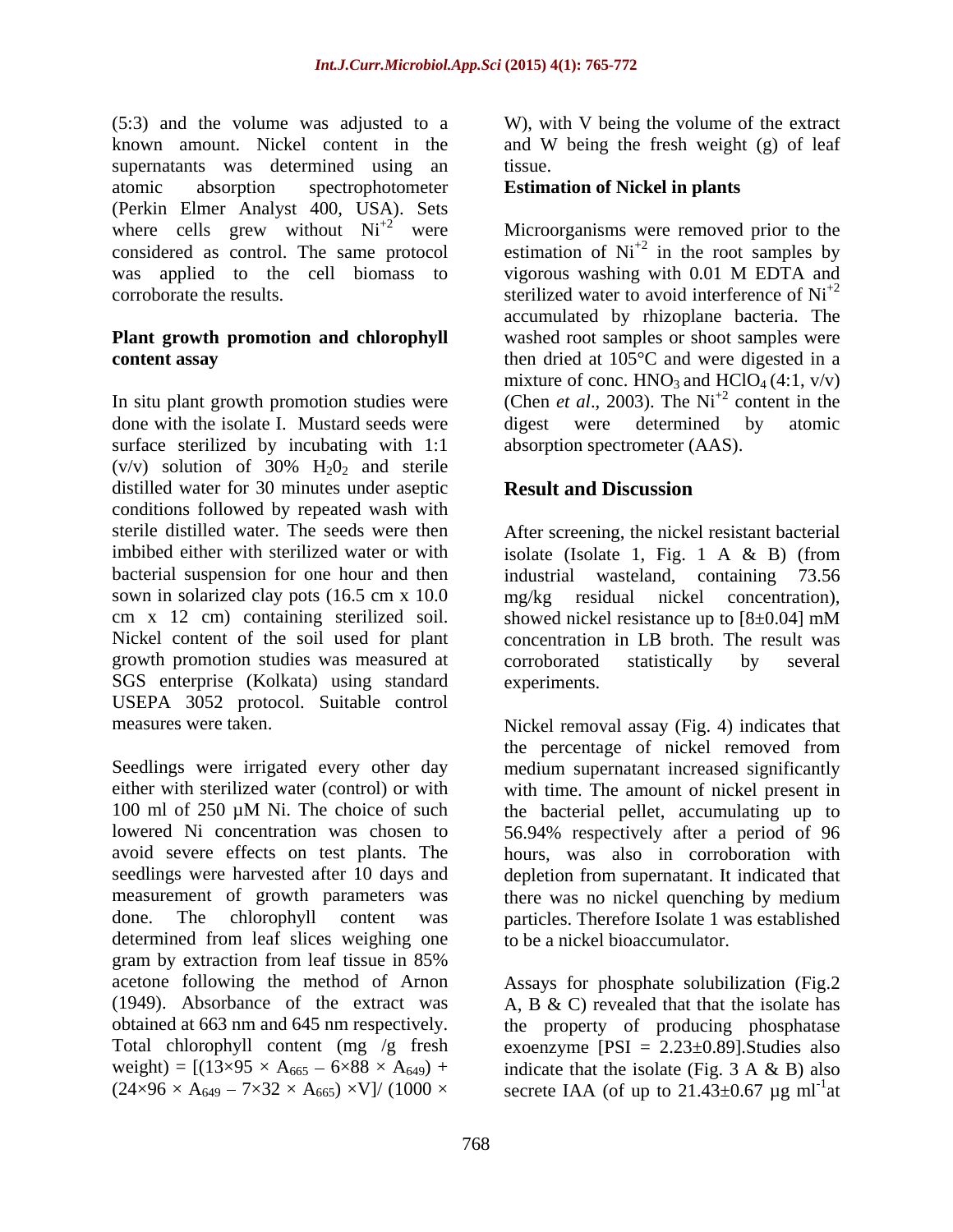96 hrs. under tryptophan fed medium) which decrease of root and shoot by 30.3% and

The comparative root and shoot length of yellowing, curling and blackening of leaves pot experiments for the selected isolate were less prominent in inoculated plants without and with nickel stress respectively in sterilized soil containing residual nickel load of 15.12 mg/kg. Study indicates (in control pots show significant chlorophyll Table 1 and Fig.5) a significant difference loss in plants. On the contrary, inoculated between the heights of yellow mustard seed containing pots show less chlorophyll plants (*Brassica hirta*) between the inoculated and negative control pots. Seedlings from inoculated seeds have The present study establishes that the significantly greater root increase [77.3%] isolate I has the potential for heavy metal and shoot increase [27.7%] compared to control, in absence of nickel stress. In Present investigations lead us to think on presence of nickel stress shoot length of molecular mechanisms for using this isolate isolate I inoculated plant were increased by as biofertilizer for promoting plant growth 23.2% and for the same root length was also (especially crop plants) as well as a found to increase by 40.7% . Heights of control plants and the plants from nickel containing pots showed a nickel caused

enhance plant growth. 5.55% respectively. Under Nickel stress, the decrease of root and shoot by 30.3% and phytotoxic effects like spots in leaves, than uninoculated ones. The data in table 1 reveal that nickel containing negative loss and the set of the set of the set of the set of the set of the set of the set of the set of the set of the set of the set of the set of the set of the set of the set of the set of the set of the set of the set of the

> The present study establishes accumulation and plant growth promotion. bioremediator in nickel affected areas.

**Table.1** Comparative of plant growth parameters in the pot experiments  $(\pm 1 \text{ S.E.})$  (Data for each treatment regime are the mean of 10 observations with SE in parenthesis; CD (\**P*  <0.05) extracted from ANOVA

| Parameters   | Pot experiment with isolate-I as inoculum |               |                                    |               |                          |          |
|--------------|-------------------------------------------|---------------|------------------------------------|---------------|--------------------------|----------|
|              | <b>Uninoculated</b>                       |               | Inoculated Uninoculated Inoculated |               | $\overline{\mathbf{MS}}$ | $CD$ (at |
|              | <b>Nickel blank</b>                       | <b>Nickel</b> | <b>Nickel</b>                      | <b>Nickel</b> |                          | $5\%$ )  |
|              |                                           | blank         | stressed                           | stressed      |                          |          |
| Shoot        | 33.218                                    | 48.527        | 23.130                             | 37.110        | 6.527                    | 2.205    |
| length (cm)  | $(\pm 0.169)$                             | $(\pm 0.419)$ | $(\pm 0.598)$                      | $(\pm 0.745)$ |                          |          |
| Root length  | 17.560                                    | 22.718        | 6.990                              | 15.470        | 2.380                    | 1.380    |
| (cm)         | $(\pm 0.227)$                             | $(\pm 0.664)$ | $(\pm 0.152)$                      | $(\pm 0.290)$ |                          |          |
| Wet weight   | 2.160                                     | 2.740         | 1.360                              | 2.108         | 0.056                    | 0.211    |
| (gm)         | $(\pm 0.063)$                             | $(\pm 0.092)$ | $(\pm 0.017)$                      | $(\pm 0.059)$ |                          |          |
| Dry weight   | 0.460                                     | 0.510         | 0.260                              | 0.390         | 0.004                    | 0.042    |
| (gm)         | $(\pm 0.018)$                             | $(\pm 0.013)$ | $(\pm 0.019)$                      | $(\pm 0.012)$ |                          |          |
| Chlorophyll  | 2.280                                     | 2.770         | 1.480                              | 2.220         | 0.027                    | 0.147    |
| content (mg) | $(\pm 0.089)$                             | $(\pm 0.027)$ | $(\pm 0.036)$                      | $(\pm 0.033)$ |                          |          |
| gm           |                                           |               |                                    |               |                          |          |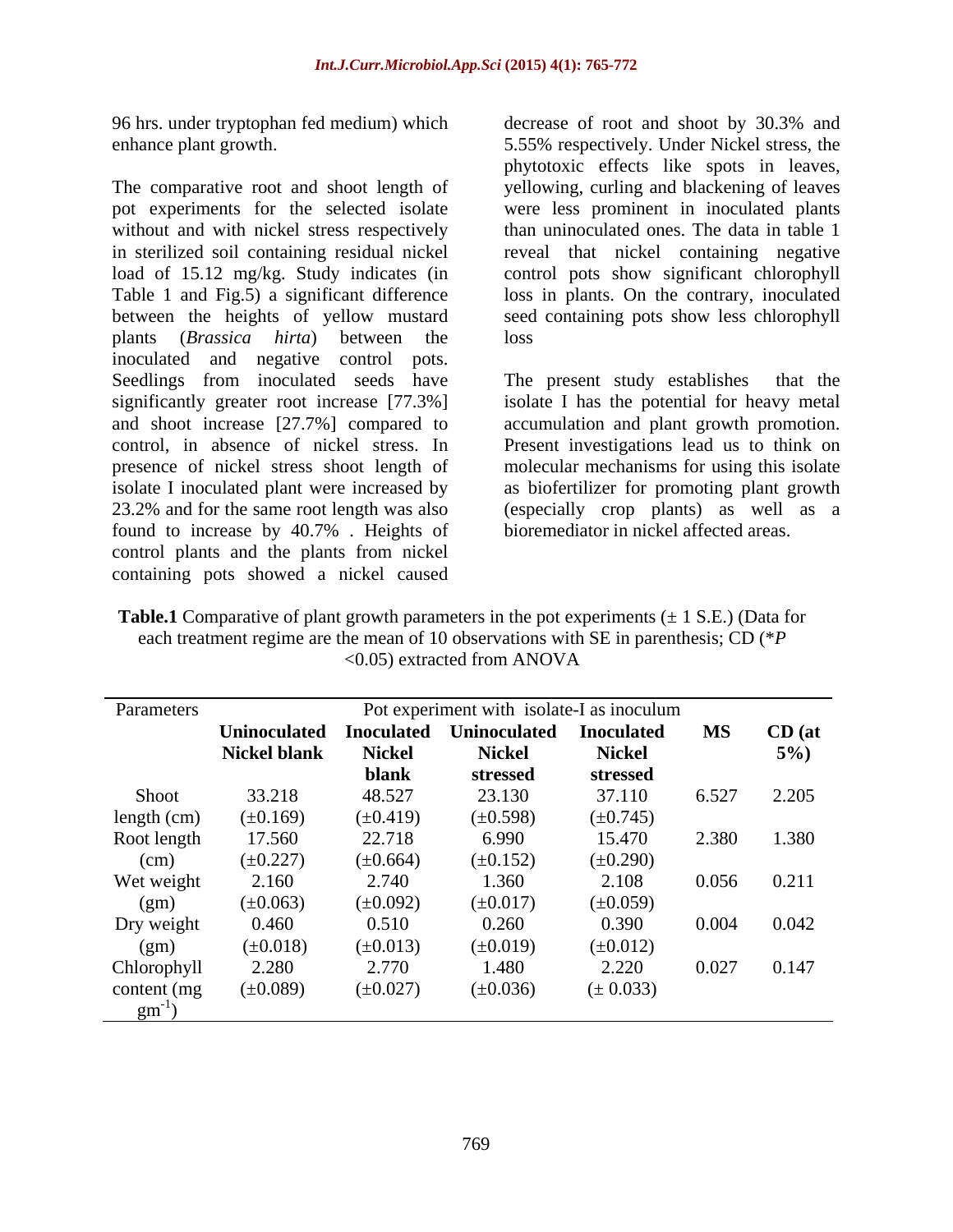**Fig.1 A:** Nickel tolerance profile of Isolate1 in LB in ascending order from right to left; **B:** Comparative of Nickel tolerance in Isolate 1 with other isolates found ( $\pm$ 1 S.E.)



**Fig.2** Initial screening profile of the isolate in Pikovskaya agar, **A:** isolate I, **B:** uninoculated control, **C:** comparative PSI values of all the isolates giving positive result for Phosphate solubilizing assay  $(\pm 1 \text{ S.E.})$ 



**Fig 3 A:** IAA production profile of isolate I after 24 hrs; **B:** Comparative IAA production during time lapse assay. Red bar denotes trp supplemented IAA production whereas blue bar denotes trp non supplemented IAA production  $(\pm 1 \text{ S.E.})$ 

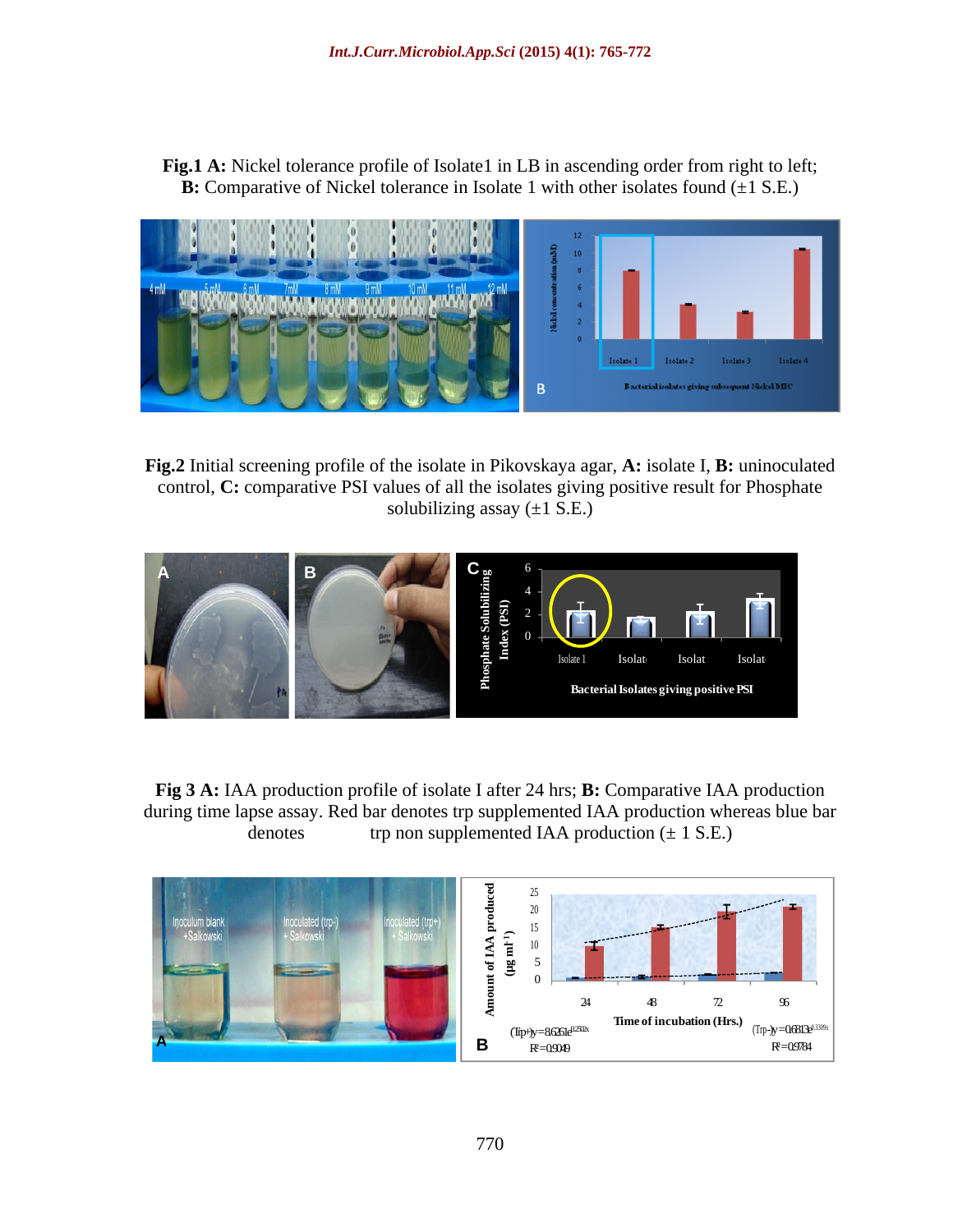



**Fig 5** Comparative of plant nickel content in the pot experiments. Red bar indicates nickel content in root and shoot of pot experiments with inocula while blue bar indicates nickel content in root and shoots of uninoculated control



Swami Shastrajnananda, Honorable *Alyssum murale. New Phytol*. 158: Principal, Ramakrishna Mission 219–224 DOI: 10.1046/j.1469-Vidyamandira for granting permission for 8137.2003.00721.x utilization of infrastructural support. The authors are also grateful to Professor Laltlunangliana Khiangte, Honorable **Exercise Calculation** of their multiple plant Principal, Serampore College for his material activities.<br>
Microbial, Res. 36: 1-9. DOI: invaluable encouragement and support.

Abou-Shanab RA, Angle JS, Delorme TA,

**Acknowledgement** H, Ghanem K and Ghozlan HA. 2003. The authors are immensely grateful to extraction from soil and uptake by H, Ghanem K and Ghozlan HA. 2003. Rhizobacterial effects on nickel extraction from soil and uptake by 219 224 DOI: 10.1046/j.1469- 8137.2003.00721.x

- Ahmad F., Ahmad I. and Khan M.S. 2006. Screening of free-living rhizospheric bacteria for their multiple plant growth promoting activities. *Microbial. Res.* 36: 1-9. 10.1016/j.micres.2006.04.001
- **References** S.B., and Yagodin B.A. 2001. Nickel Andreeva I.V., Govorina V.V., Vinogradova in Plants. Agrokhimiya. 3: 82–94.
	- Chaney RL, Berkum P van, Moawad Arnon D.I. 1949.Copper enzymes in isolated chloroplast, Polyphenol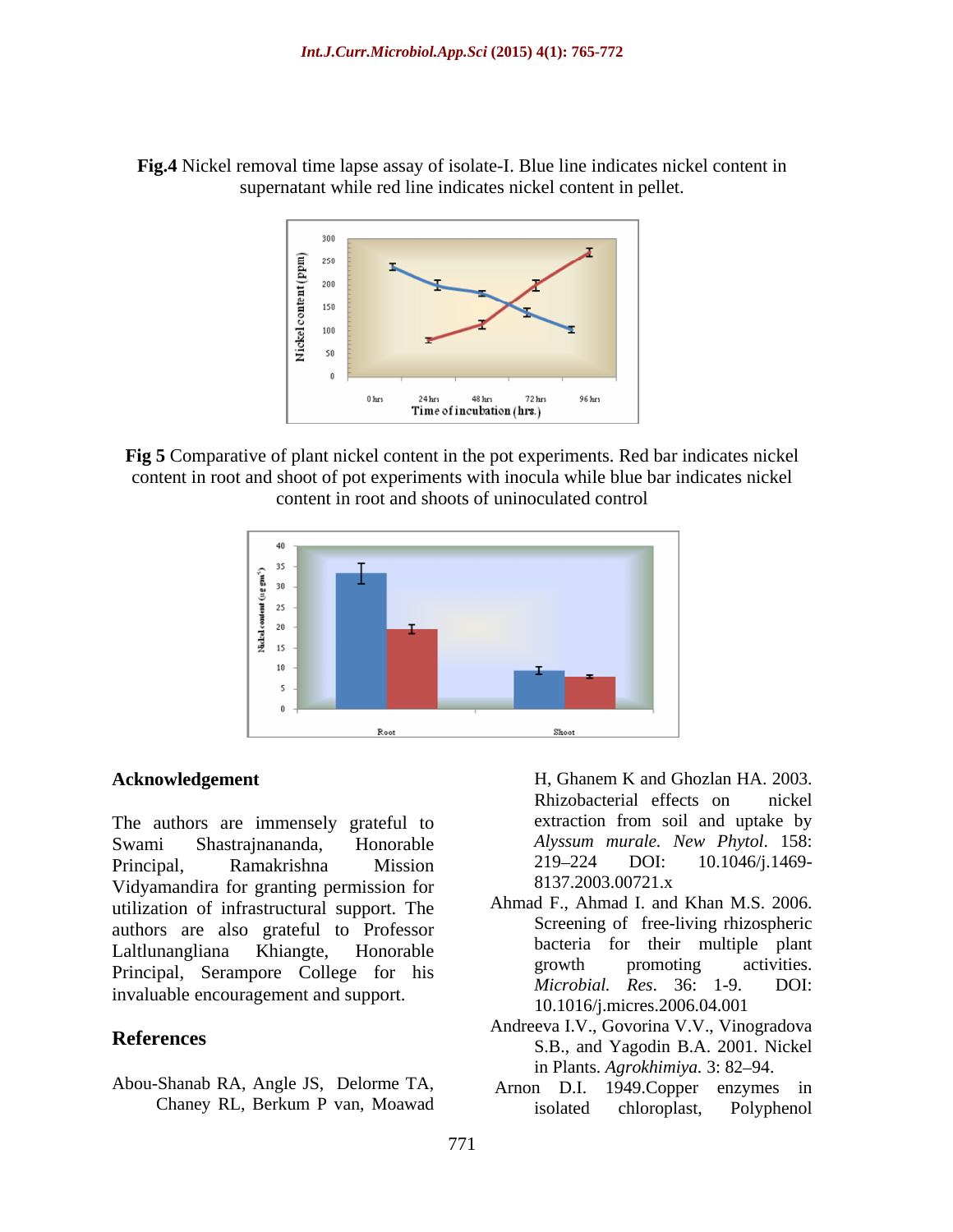- Boominathan R. and Doran P.2002.Nickel-
- Cattelan A.J., Hartel P.G. and Fuhrmann J.J. promoting rhizobacteria to promote 10.1007/BF01569890
- Chen Y., Yang Y., Zheng S. and Wong M.
- Egamberdiyeva D. 2007.The effect of plant growth promoting bacteria on growth
- Eskew D.L., Welch R.M., and Cary  $Exp.$   $Bot.$  41: 105-130. DOI: E.E.1983.Nickel: An Essential 10.1016/S0098-8472(98)00058-6.
- Glickmann E., and Dessaux Y.1994.A sources. *Environ Ecol*. 12, 51–55.
- *mycorrhizal* fungus to the uptake of
- Idris R., Trifonova R., Puschenreiter M., Isolated from Rice Rhizosphere. Nep. Wenzel W. and Sessitsch A.2004.
- Jeun Y.C., Park K.S., Kim C.H., Fowler

oxidase in *Beta vulgaris. Plant* cucumber plants during induced *Physiol*. 24 1-15. resistance elicited by rhizobacteria. *Biol. Control.* 29: 34–42.

- induced oxidative stress in roots of the McGrath S.P., Chaudri A.M. and Giller hyper accumulator *Alyssum bertolonii.* K.E.1995.Long-term effects of metals *New Phytol*. 156: 205-215. 1999. Screening for plant growth-<br>  $Microbiol.$  14.2: 94–104. DOI: in sewage sludge on soils, microorganisms and plants. *J. Ind. Microbiol*. 14.2: 94 104. DOI: 10.1007/BF01569890
- early soybean growth. *Soil*  Mclaughlin M.J., Parker D.R.and Clarke *Sci.Soc.Am*. J. 63 1670-1680. J.M.1999. Metals and micronutrients-DOI:10.2136/sssaj1999.6361670x food safety issues. Field Crops Res. 2003. Effect of cadmium on food safety issues. *Field Crops Res*. 60: <sup>143</sup> 163. DOI:10.1016/S0378- 4290(98)00137-3
- nodulation and  $N_2$  fixation of Mrkovacki N., and Milic V.2001. Use of soyabean in contaminated soils. Azotobacter chroococcum as *Chemosphere.* 50: 781-787. potentially useful in agricultural Azotobacter chroococcum as application. *Ann. Microbiol*. 51: 145 158.
- and nutrient uptake of maize in two Sanita di Toppi, Gabbrielli L. and different soils. *Appl. Soil. Eco.* 36: 184-189. cadmium in higher plants. *Environ.* Gabbrielli R.1999.Response to cadmium in higher plants. *Environ. Exp. Bot*. 41: 105-130. DOI:
- Micronutrient for Legumes and Singh S. and Kapoor K. K.1994. Possibly All Higher Plants. *Science.*  Solubilization of insoluble phosphates 222: 621–623. by bacteria isolated from different Singh S. and Kapoor K. K.1994. by bacteria isolated from different sources. *Environ Ecol.* 12, 51–55.
- critical examination of the specificity Smit E., Leeflag P. and Wernars of the Salkowski reagent for indolic compounds produced by microbial community structure and phytopathogenic bacteria. *Appl.*  diversity in soil caused by copper *Environ. Microbiology.* 61: 793–796 **contamination** using amplified Guo Y., George E. and Marschner H.1996. The ribosomal DNA restriction analysis. Contribution of an *arbuscular FEMS Microbiol*. *Ecol*. 23: 249-261. Smit E., Leeflag P. and Wernars K.1997.Detection of shifts in contamination using amplified ribosomal DNA restriction analysis.
	- cadmium and nickel in bean and maize plants. *Plant and soil.* 184, 195-<br>Siderophore Producing Plant Growth 205. Promoting Rhizobacteria (PGPR) Shrivastava U.P. and Kumar A.2011. Biochemical Characterization of Isolated from Rice Rhizosphere. *Nep. J. Integrated Sci.* 1: 31-37.
	- Bacterial communities associated with Shrivastava U.P.2013.Isolation and initial flowering plants of the Ni characterization of diazotrophic plant hyperaccumulator Thaspigoesingense. *Appl. Environ. Microbiol*. 70:2667 (PGPR) from rice rhizosphere of Parsa 2677 and Bara district of Nepal. *Int. J.* growth promoting rhizobacteria *Pharma. Life Sci.* 4: 2481-2488.
	- W.D. and Kloepper Wu S.C., Cao Z.H., Li Z.G., Cheung K.C. J.W.2004.Cytological observations of and Wong M.H.2005.Effects of